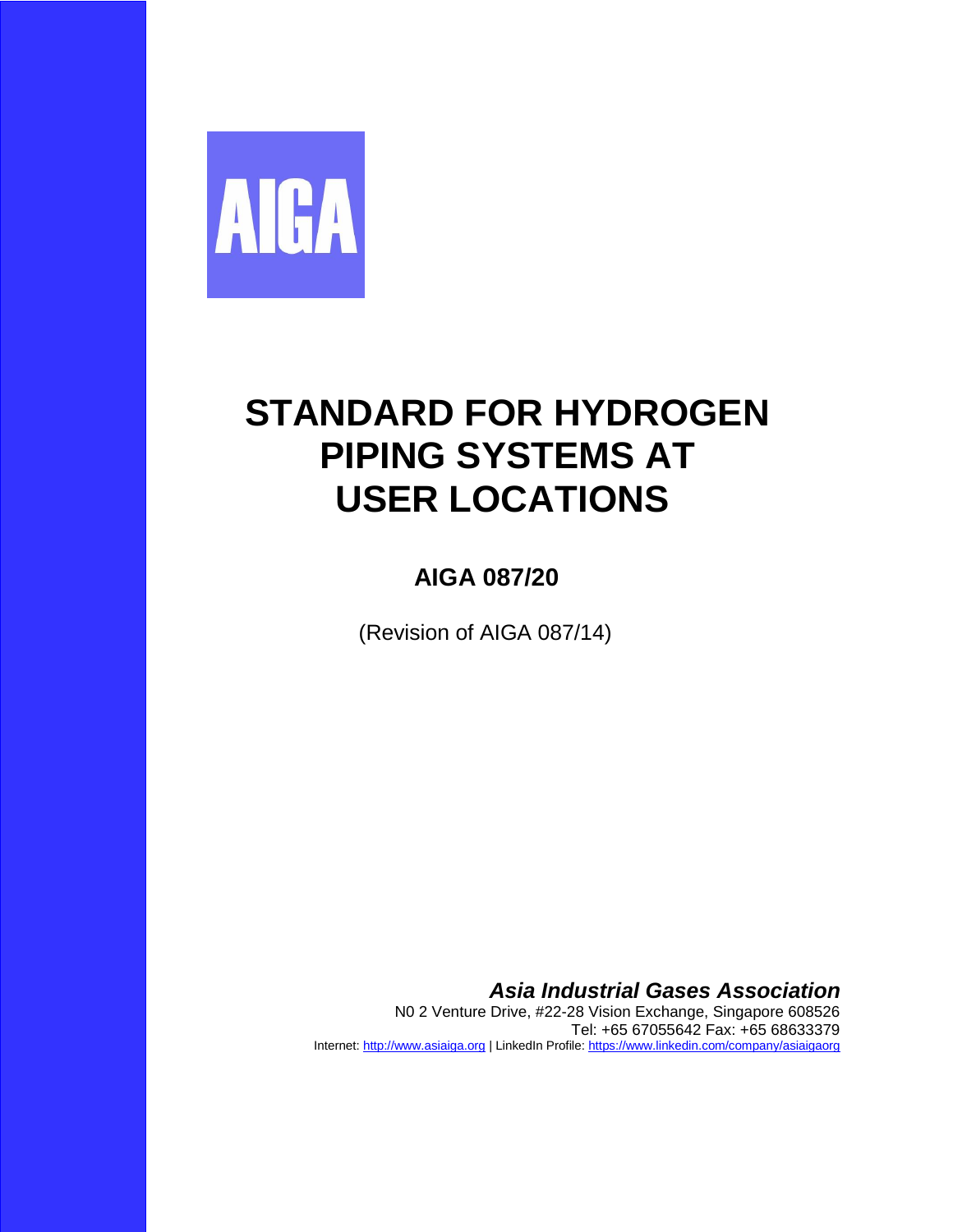

# **STANDARD FOR HYDROGEN PIPING SYSTEMS AT USER LOCATIONS**

As part of a program of harmonization of industry standards, the Asia Industrial Gases Association (AIGA) has published AIGA 087, *Standard for Hydrogen Piping Systems at User Locations*, jointly produced by members of the International Harmonization Council and originally published as CGA G-5.4 by Compressed Gases Association (CGA) as *Standard for Hydrogen Piping Systems at User Locations.*

This publication is intended as an international harmonized standard for the worldwide use and application of all members of the Asia Industrial Gases Association (AIGA), Compressed Gas Association (CGA), and Japan Industrial and Medical Gases Association (JIMGA). Each association's technical content is identical, except for regional regulatory requirements and minor changes in formatting and spelling.

### **Disclaimer**

All publications of AIGA or bearing AIGA's name contain information, including Codes of Practice, safety procedures and other technical information that were obtained from sources believed by AIGA to be reliable and/ or based on technical information and experience currently available from members of AIGA and others at the date of the publication. As such, we do not make any representation or warranty nor accept any liability as to the accuracy, completeness or correctness of the information contained in these publications.

While AIGA recommends that its members refer to or use its publications, such reference to or use thereof by its members or third parties is purely voluntary and not binding.

AIGA or its members make no guarantee of the results and assume no liability or responsibility in connection with the reference to or use of information or suggestions contained in AIGA's publications.

AIGA has no control whatsoever as regards, performance or non-performance, misinterpretation, proper or improper use of any information or suggestions contained in AIGA's publications by any person or entity (including AIGA members) and AIGA expressly disclaims any liability in connection thereto.

AIGA's publications are subject to periodic review and users are cautioned to obtain the latest edition

*Reproduced with permission from Compressed Gas Association, Inc. All Rights Reserved.*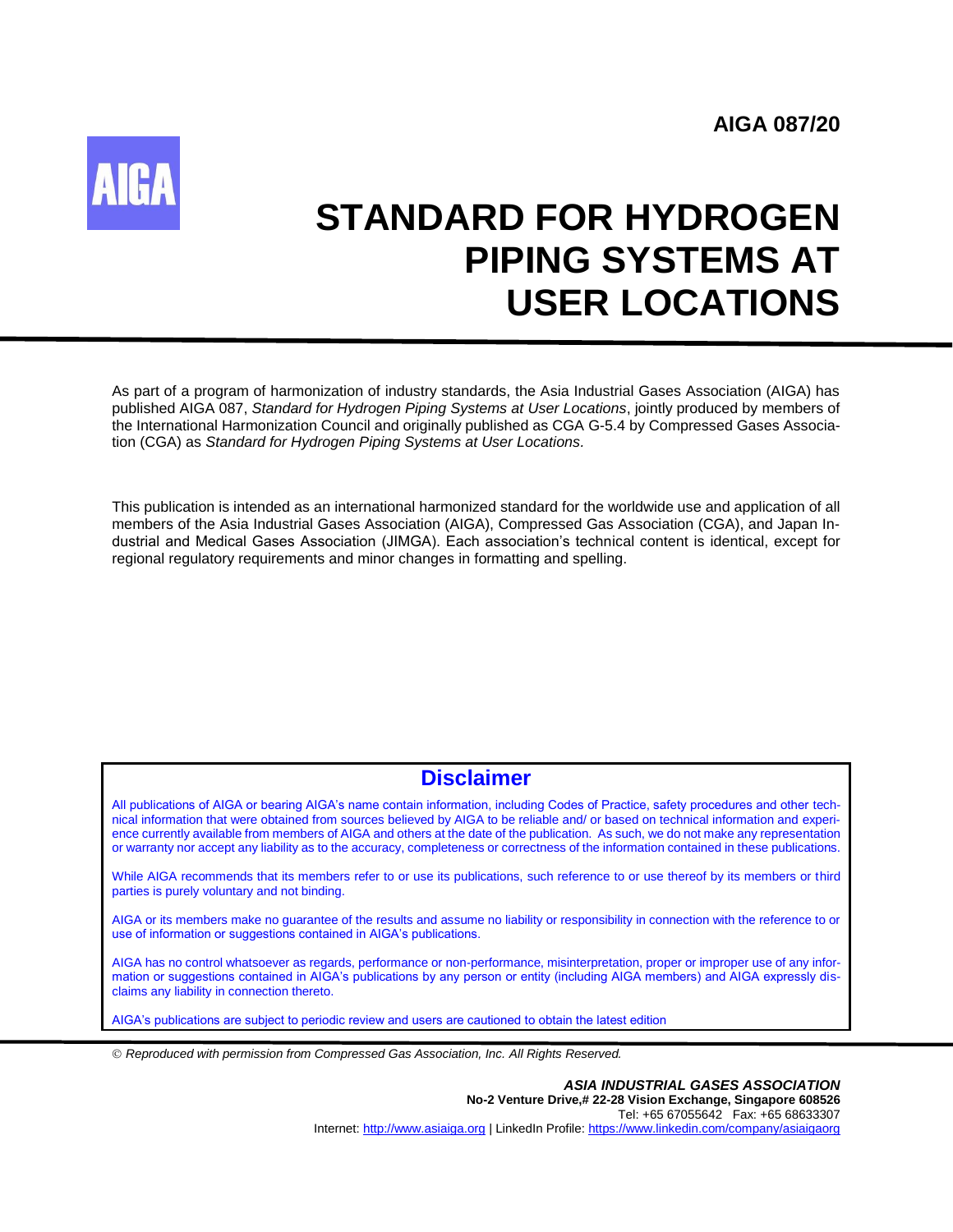## **AIGA**

## AIGA 087/20

| <b>Contents</b><br>Page |                          |  |  |  |  |  |
|-------------------------|--------------------------|--|--|--|--|--|
| 1                       |                          |  |  |  |  |  |
| $\overline{2}$          |                          |  |  |  |  |  |
| 3                       |                          |  |  |  |  |  |
| 4                       | 4.1<br>4.2<br>4.3<br>4.4 |  |  |  |  |  |
| 5                       | 5.1<br>5.2<br>5.3        |  |  |  |  |  |
| 6                       | 6.1<br>6.2<br>6.3<br>6.4 |  |  |  |  |  |
| $\overline{7}$          | 7.1<br>7.2<br>7.3<br>7.4 |  |  |  |  |  |
| 8                       | 8.1<br>8.2<br>8.3<br>8.4 |  |  |  |  |  |
| 9                       |                          |  |  |  |  |  |
|                         | <b>Figures</b>           |  |  |  |  |  |
|                         |                          |  |  |  |  |  |

Note: Changes from previous version of the publication are underlined.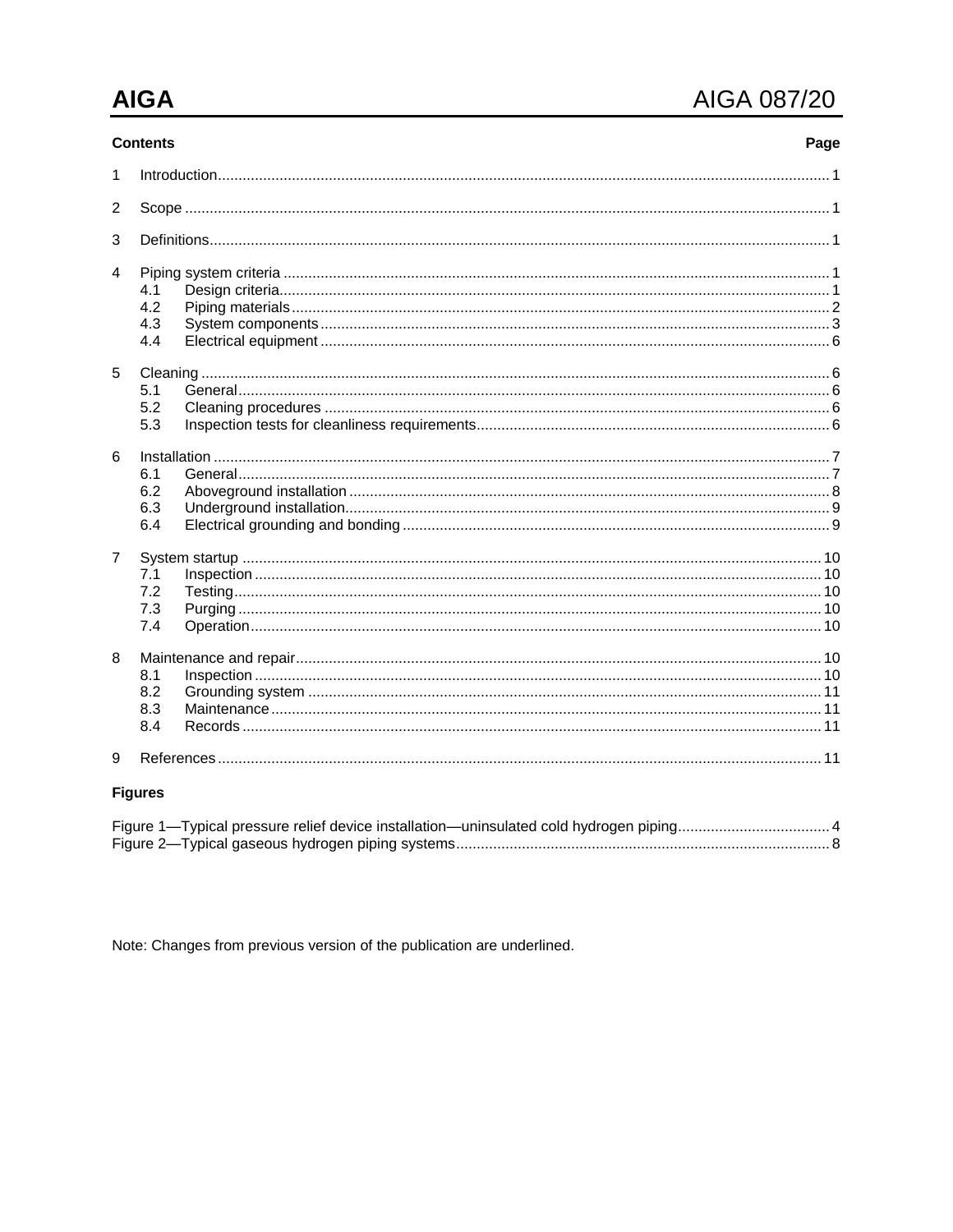#### <span id="page-3-0"></span>**1 Introduction**

This standard is one of a series prepared by the Asia Industrial Gases Association, (AIGA) to provide information on the transportation, handling, and storage of hydrogen.

### <span id="page-3-1"></span>**2 Scope**

This standard describes the specifications and general principles recommended for piping systems for gaseous (Type I) or liquid (Type II) hydrogen. The standard applies to hydrogen piping in a supply system (to the source valve) and to customer piping from the source valve to the point of use. For the purposes of this standard, high pressure is defined as gaseous hydrogen at service pressures equal to or greater than 3000 psi (20 680 kPa). <sup>1</sup>

The information in this standard is general in nature and is intended for designers, fabricators, installers, users, and maintainers of hydrogen piping systems as well as for safety personnel, fire departments, building inspectors, and emergency personnel. Basic information on the properties, storage, and handling of hydrogen can be found in CGA G-5, *Hydrogen*; CGA G-5.3, *Commodity Specification for Hydrogen*; NFPA 2, *Hydrogen Technologies Code*; NFPA 55, *Compressed Gases and Cryogenic Fluids Code*; and the CGA *Handbook of Compressed Gases*  [1, 2, 3, 4, 5]. <sup>2</sup>

#### <span id="page-3-2"></span>**3 Definitions**

For the purpose of this publication, the following definitions apply.

#### **3.1 Publication terminology**

#### **3.1.1 Shall**

Indicates that the procedure is mandatory. It is used wherever the criterion for conformance to specific recommendations allows no deviation.

#### **3.1.2 Should**

Indicates that a procedure is recommended.

#### **3.1.3 May**

Indicates that the procedure is optional.

#### **3.1.4 Will**

Is used only to indicate the future, not a degree of requirement.

#### **3.1.5 Can**

 $\overline{a}$ 

<span id="page-3-3"></span>Indicates a possibility or ability.

#### **4 Piping system criteria**

#### <span id="page-3-4"></span>**4.1 Design criteria**

Hydrogen piping systems should be designed in accordance with the American Society of Mechanical Engineers (ASME) B31.12, *Hydrogen Piping and Pipelines*, other applicable codes and regulations, and the special requirements for hydrogen service [7]. Single wall piping is used for gaseous hydrogen service and for liquid hydrogen service when thermal insulation is not required. Vacuum-insulated piping is recommended for liquid hydrogen service.

<sup>1</sup> kPa shall indicate gauge pressure unless otherwise noted as (kPa, abs) for absolute pressure or (kPa, differential) for differential pressure. All kPa values are rounded off per CGA P-11, *Guideline for Metric Practice in the Compressed Gas Industry* [6].

<sup>&</sup>lt;sup>2</sup> References are shown by bracketed numbers and are listed in order of appearance in the reference section.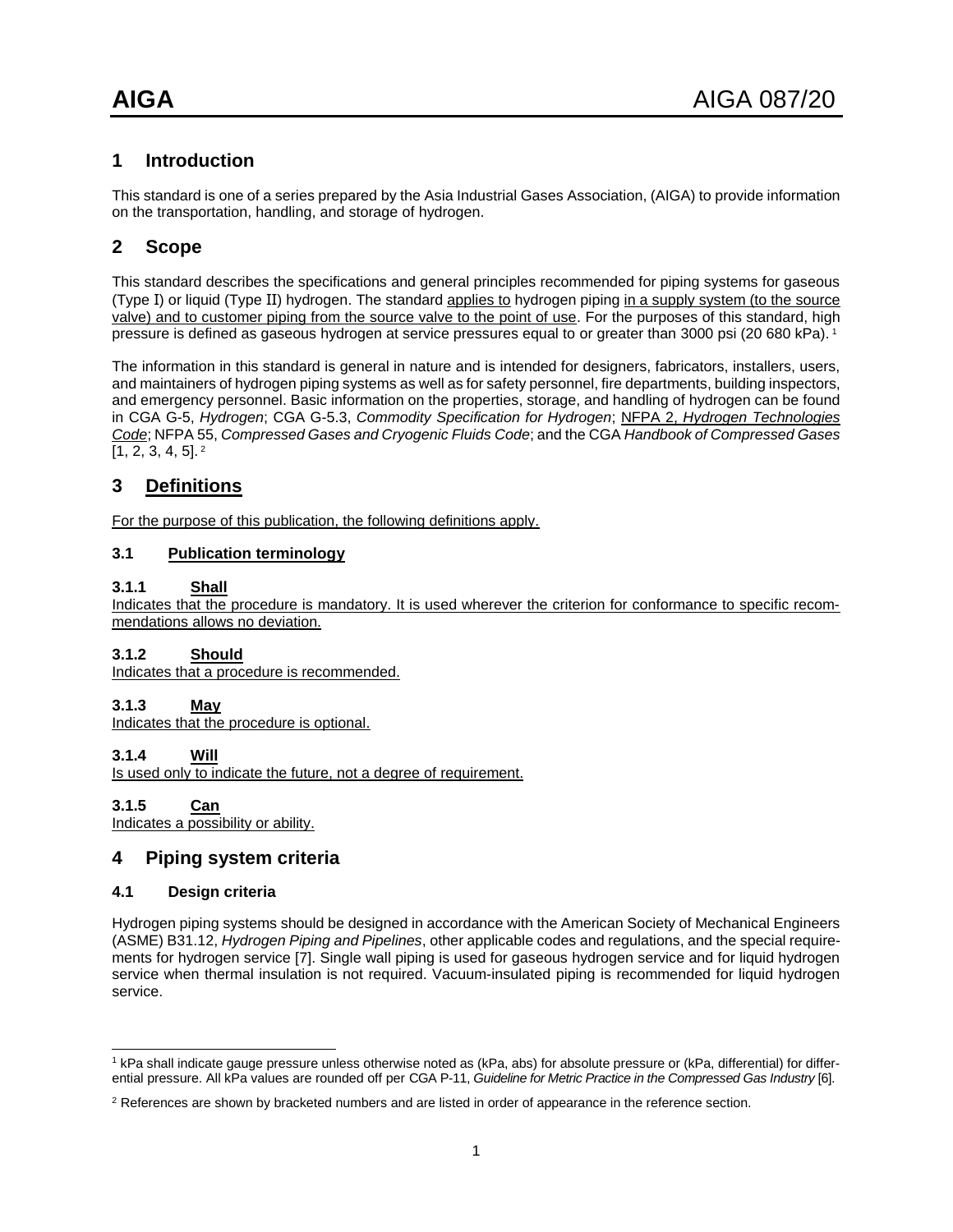Piping systems shall be designed to take into consideration the need to accomplish the following:

- a) fully depressurize the system for maintenance (for example, to avoid pressure trapped behind check valves);
- b) isolate the system for maintenance, (for example, double block and bleed, positive isolation); and
- c) purge the system with an inert gas before maintenance and with hydrogen after maintenance.

Piping, tubing, fittings, valves, accessory equipment, gaskets, and thread sealants shall be suitable for hydrogen service at the pressures and temperatures encountered and shall maintain their integrity under elevated temperatures during fire conditions (see 4.2.2). Selection of piping joints shall consider the potential for leaks, mechanical strength, material, and fire safety acceptability. The piping and accessory equipment shall be suitably cleaned for the level of service for which the hydrogen is intended.

The piping system shall be bonded and grounded to dissipate static electricity. All grounding apparatus shall comply with NFPA 70, *National Electrical Code*, or Canadian Standards Association (CSA) C22.1, *Canadian Electrical Code,* Part I, as applicable [8, 9].

#### <span id="page-4-0"></span>**4.2 Piping materials**

#### **4.2.1 Metal**

Material specifications and thickness requirements for piping and tubing shall conform to ASME B31.12 [7]. Piping, tubing, valves, and fittings for operating temperatures less than –20 °F (–29 °C) shall be fabricated from materials listed in ASME B31.12 for the operating temperature or shall meet impact test requirements when tested at the minimum operating temperature the system is subjected to when in service [7].

Many engineering alloys experience a degradation of properties when used in high pressure hydrogen service. The generic term for this is hydrogen embrittlement. The effects can range from a reduction in tensile strength and ductility to a marked increase in the rate of fatigue crack growth. Elevated temperatures also can be problematic, promoting hydrogen attack in carbon and low-alloy steels. AIGA 033, *Hydrogen Pipeline Systems,* provides a more detailed discussion of hydrogen embrittlement and attack [10].

Austenitic (300 series) stainless steels meeting the temperature limits of ASME B31.12 are recommended for liquid and gaseous hydrogen product piping, tubing, valves, and fittings [7]. The most stable grade is Type 316/316L. Type 316/316L is relatively immune to hydrogen embrittlement when exposed to high pressure hydrogen and is preferred over other grades such as Type 304L and Type 321. When available, austenitic stainless steels should be used in the annealed condition.

Carbon steel usually is limited to gas service at operating temperatures equal to or greater than  $-20$  °F ( $-29$  °C). Carbon steels meeting the temperature limits of ASME B31.12 may be used for gaseous hydrogen product piping, tubing, valves, and fittings [7]. For high pressure applications, carbon steel shall be used with caution. Carbon steels with high-carbon content and high-strength, low-alloy carbon steels are susceptible to embrittlement and crack propagation. The use of carbon or alloy steels requires control of tensile strength, heat treatment, microstructure, and surface finish as well as initial and periodic examination for inclusions and crack-like defects when in cyclic service. AIGA 033 and EIGA Doc 100/03, *Hydrogen cylinders and transport vessels*, are examples of guidelines for the allowable composition of various alloy steels for hydrogen service [10, 11].

For high temperature applications, the suitability of carbon or low-alloy steel shall be evaluated using the "Nelson charts" in American Petroleum Institute (API) RP 941, *Steels for Hydrogen Service at Elevated Temperatures and Pressures in Petroleum Refineries and Petrochemical Plants* for resistance to embrittlement [12]. Carbon steels with higher strength levels (as defined in the API RP 941 "Nelson charts"), high-carbon, and low-alloy content are more susceptible to hydrogen embrittlement, and their use should be thoroughly investigated.

Piping, tubing, valves, and fittings made of gray, ductile, or malleable cast iron shall not be used in hydrogen service.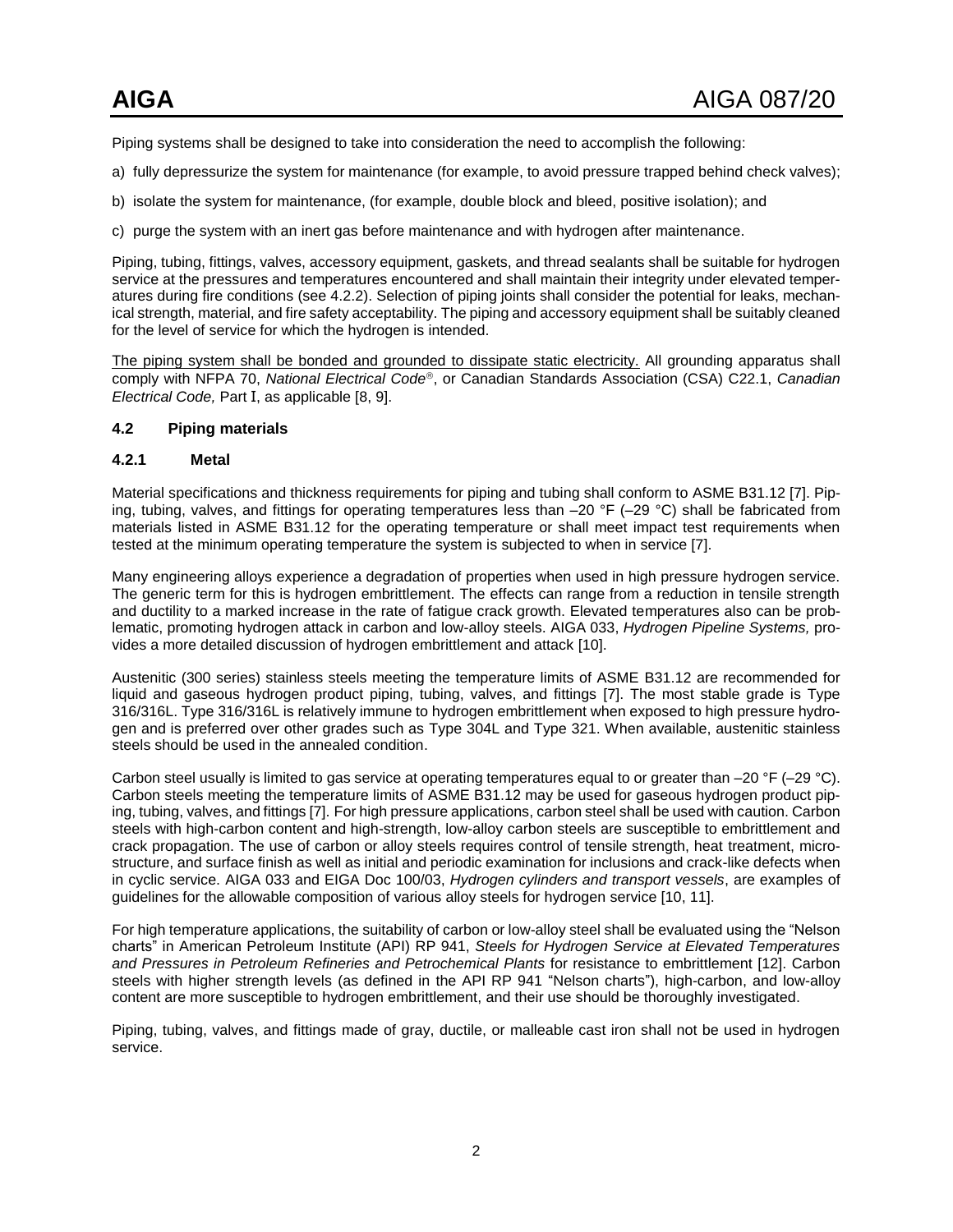#### **4.2.2 Low melting point materials**

Low melting point materials (for example, aluminum, copper, brass, and bronze) have reduced strength at elevated temperatures. Their use should be in accordance with ASME B31.12. Solders with a melting point temperature less than 1000 °F (537.8 °C) shall not be used [7].

A system containing these materials shall be:

- suitably protected against fire exposure in accordance with NFPA 55 [4];
- located so leakage resulting from a failure does not unduly expose personnel, buildings, or structures; or
- located so leakage can be readily controlled by operation of an accessible, remotely located valve(s).

Aluminum and copper alloys are relatively immune to hydrogen embrittlement, but are not used frequently in high pressure service because of their low strength levels.

#### **4.2.3 Plastic**

Plastic piping and tubing shall not be used in hydrogen service except when used under controlled conditions for low-flow and low pressure laboratory applications and in accordance with ASME B31.12 [7]. The permeability of the plastic material shall be reviewed to ensure suitability for the application.

#### **4.2.4 Hoses**

Hoses should only be used where rigid piping is not practical such as connecting to trailers or other mobile equipment. Hoses are typically made of low melting point materials or of corrugated metals. The temperature limitations listed in 4.2.2 do not apply.

Flexible hoses constructed of nonmetallic materials shall have electrical continuity through the length of hose or shall have a bonding strap along the length of hose. Flexible hoses shall be connected with metal connectors at each end to ensure electrical continuity.

#### **4.2.5 Additional recommendations for high pressure service**

Seamless pipes and tubes are preferred. Unannealed welded pipes are susceptible to hydrogen embrittlement crack propagation (from welding flaws) at the weld and weld heat-affected zone (HAZ) and therefore are not recommended for high pressure hydrogen service.

When using flexible metal hoses, care should be taken to avoid high velocities and materials susceptible to hydrogen cracking.

#### <span id="page-5-0"></span>**4.3 System components**

The preferred material for high pressure hydrogen service parts is austenitic (300 series) stainless steel. All nonmetallic materials in contact with hydrogen gas shall be reviewed for hydrogen embrittlement resistance at service conditions. Materials that are not compatible with hydrogen shall not be used.

#### **4.3.1 Pressure relief devices**

Pressure relief devices (PRDs) shall be provided in hydrogen piping systems to relieve pressures that can exceed the maximum allowable working pressure of the system. PRDs shall be included in liquid hydrogen piping to protect sections of piping where liquid or cold vapor can become trapped between valves or closures. The guidelines for PRDs for piping systems are provided in ASME B31.12 [7].

PRD construction should conform to the following:

Metal parts may be austenitic (300 series) stainless steel, carbon steel, or bronze; and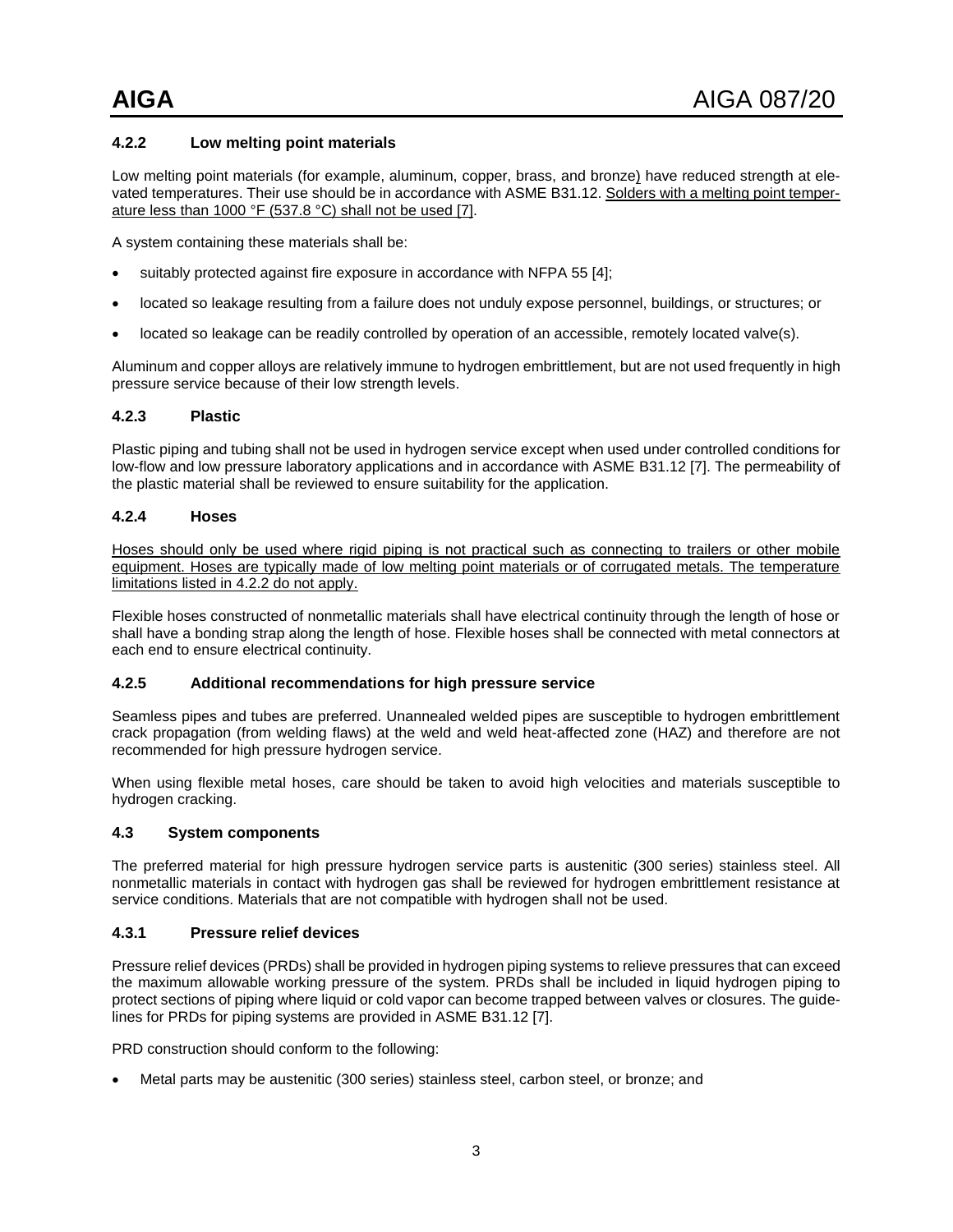For sizes less than 1 in (2.5 cm) nominal, either pipe thread or tube fitting inlet and outlet connections should be used. For 1 in (2.5 cm) nominal and larger, flanged inlet and outlet connections are recommended.

PRDs on liquid lines or cold gas piping should be installed with a thermal trap similar to that shown in Figure 1.

The discharge from PRDs shall be designed, installed, operated, and maintained in accordance with CGA G-5.5, *Hydrogen Vent Systems* [13].



#### **Figure 1—Typical pressure relief device installation—uninsulated cold hydrogen piping**

#### <span id="page-6-0"></span>**4.3.2 Isolation valves**

Isolation valves with lockout capabilities are used to isolate portions of the piping system for routine maintenance and in emergencies. An isolation valve shall be installed at an accessible location in a hydrogen pipeline so hydrogen flow can be shut off when necessary. Isolation valves shall be constructed of the materials listed in 4.2.

#### **4.3.3 Emergency isolation valves**

Emergency isolation valves (EIVs) normally are located on product lines to provide a readily accessible manual or automatic means to stop hydrogen flow in the event of an emergency. EIVs are used on systems where branch or multiple distribution lines feed different facilities. They are located outside each building to permit emergency isolation of the system. EIVs shall be capable of full closure to ensure no gas or liquid leakage. EIVs should have a metal-to-metal seat or a metal-to-metal back up of a soft-seated valve for positive shutoff. EIVs may be operated remotely or locally (at the valve) and shall have fail-close operation. Automatic EIVs may be actuated by being spring-loaded, pneumatically operated, or normally closed by electrical operation. Requirements for remote shutoff valves on liquid hydrogen tanks are given in Title 29 of the U.S. *Code of Federal Regulations* (29 CFR) Part 1910.103; NFPA 55; CSA B51, *Boiler, Pressure Vessel, and Pressure Piping Code*; and the applicable provincial or territorial fire codes, as appropriate [14, 4, 15].

#### **4.3.4 Excess flow valves**

Excess flow valves (EFVs) for gaseous hydrogen service are self-actuated devices that shut off flow when the built-in sensing mechanism detects that a preset maximum flow rate has been reached. The EFV is used to provide an immediate hydrogen shutoff in the event of failure of the piping system or equipment. EFVs are available with either manual or automatic reset. EFV selection shall be based on the specific requirements of the equipment or facility being protected. Requirements to include EFVs in hydrogen delivery piping are found in NFPA 55 [4]. When EFVs are used, the system design shall allow for resetting the device. EFVs have historically shown to be problematic due to activation where flow rates are intermittent or have peak flow rates. EFVs are not required where atmospheric monitoring is in place and will activate an outdoor automated shutoff valve with emergency stop.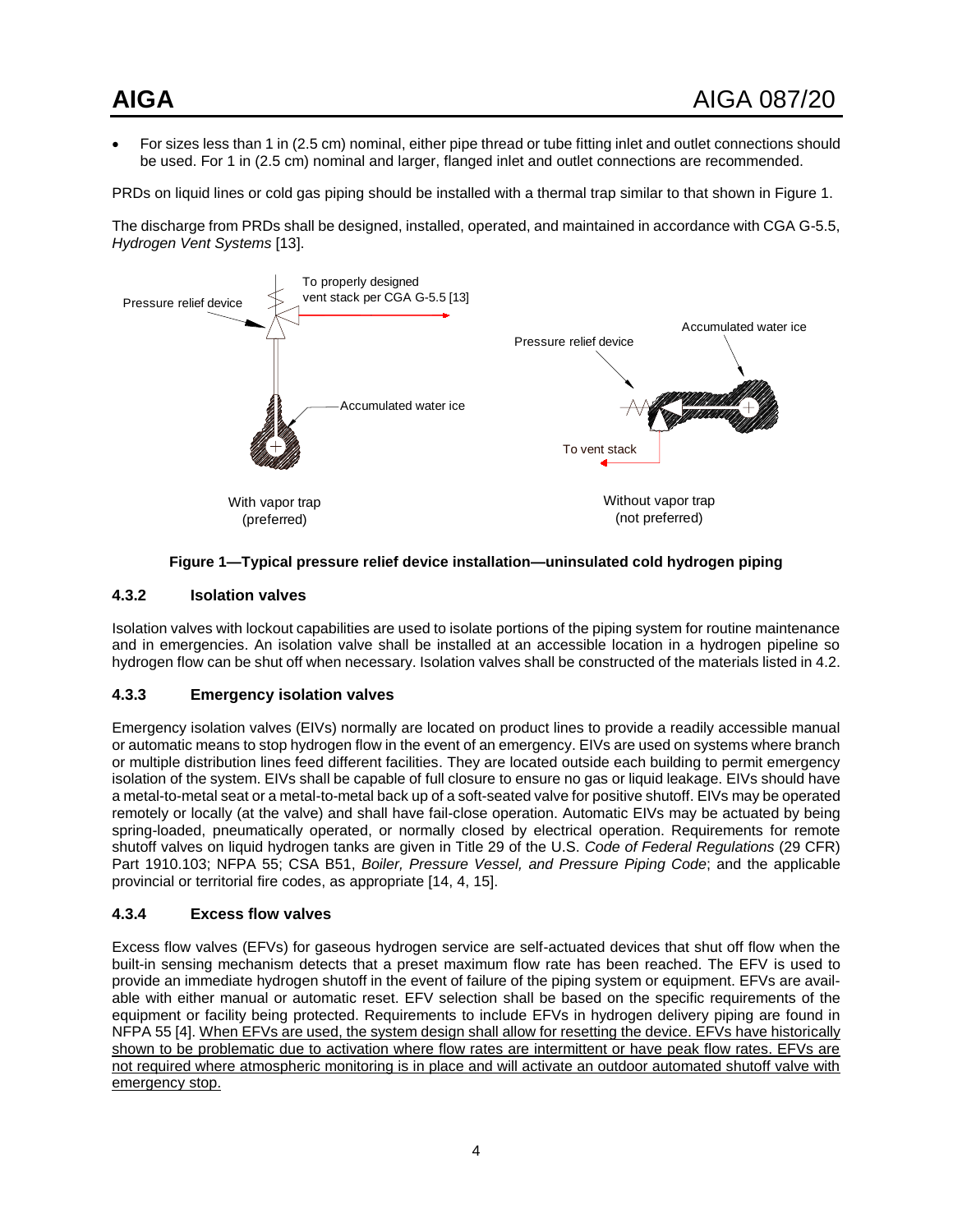#### **4.3.5 Check valves**

Check valves prevent reverse flow, which can cause contamination. Swing-type and lift-type check valves are recommended for 1 in (2.54 cm) nominal and larger sizes. Poppet-type check valves are recommended for 7/8 in (2.22 cm) nominal and smaller sizes. Swing-type and lift-type check valve seats may be metal-to-metal or metal-to-soft material. Polytetrafluoroethylene (PTFE, commonly known as Teflon<sup>®</sup>) or polychlorotrifluoroethylene (PCTFE, commonly known as Kel-F® or Neoflon®) are soft seat materials often used for both warm and cold service.

#### **4.3.6 Instrumentation**

Valves, gauges, regulators, and other accessories shall be suitable for hydrogen service and for the pressures and temperatures that are encountered. Regulators should be nonventing or have vents that are piped to a safe location.

Instruments and pressure gauges shall be located to reduce hazards to personnel from leakage or failure. The use of safety glass and blow-out plugs on pressure gauges is recommended. In-line restricting devices may be used to reduce flow to gauges.

Hydrogen gas detectors may be installed to sound an alarm or activate shutdown if gas leakage is detected. Sensors should be installed at locations most likely to have an accumulation of hydrogen in the event of a leak. Sensors should be installed at or above the height of the hydrogen system. The detectors should be set to alarm at no more than 0.8% hydrogen concentration (no greater than 20% of the lower flammable limit) and to shut down the system at 1% hydrogen concentration (no greater than 25% of the lower flammable limit). Fire detectors also should be considered in the event a hydrogen leak is ignited.

#### **4.3.7 Gasket and sealing materials**

Plastics and elastomers may be used for internal valve seats and seals. Plastics and nonmetallic materials that maintain their integrity at elevated temperatures may be used for flange and valve packing and/or gaskets. Metallic gaskets are preferred for high pressure service. Graphite compounds also may be used with liquid hydrogen.

When plastics and elastomers are used for gasketing, packing, or other sealing elements, the design should incorporate features that minimize the release of hydrogen if the seal were to melt during a fire. These features can include metal-to-metal or fire-resistant back-up seals. Alternatively, the design can restrict flow with close clearances between metal parts or a tortuous flow path (such as stem threads).

Plastics such as PCTFE, PTFE, and polyamide (commonly known as Nylon®) are commonly used. Elastomers such as Buna-N (commonly known as Nitrile), chloroprene rubber (commonly known as Neoprene), fluorocarbon rubber (commonly known as Viton®), and other suitable compounds also may be used for hydrogen gas service depending on the service temperature. At lower temperatures, these elastomers become brittle and therefore shall not be used. Certain elastomers, especially low-durometer compounds, can fail during rapid depressurization by explosive decompression. Only virgin stock material may be used. Recycled or reprocessed material should not be used for hydrogen service.

Flanged joints on hydrogen vent piping shall have a metal-to-metal seal; a gasket of a material like graphite, that is difficult to ignite; or shall be suitably protected from a fire. Soft elastomers and plastics are not recommended.

#### **4.3.8 Additional requirements**

Piping components shall be constructed of materials compatible with hydrogen service and shall have adequate pressure and temperature ratings.

Sections of piping or equipment connected by electrically insulated gasket joints or flexible hoses shall have electrical continuity to the system ground. A bonding strap may be used if required (see NFPA 77, *Static Electricity*; NFPA 780, *Standard for the Installation of Lightning Protection Systems*; and CSA C22.1 Section 10 [16, 17, 9]).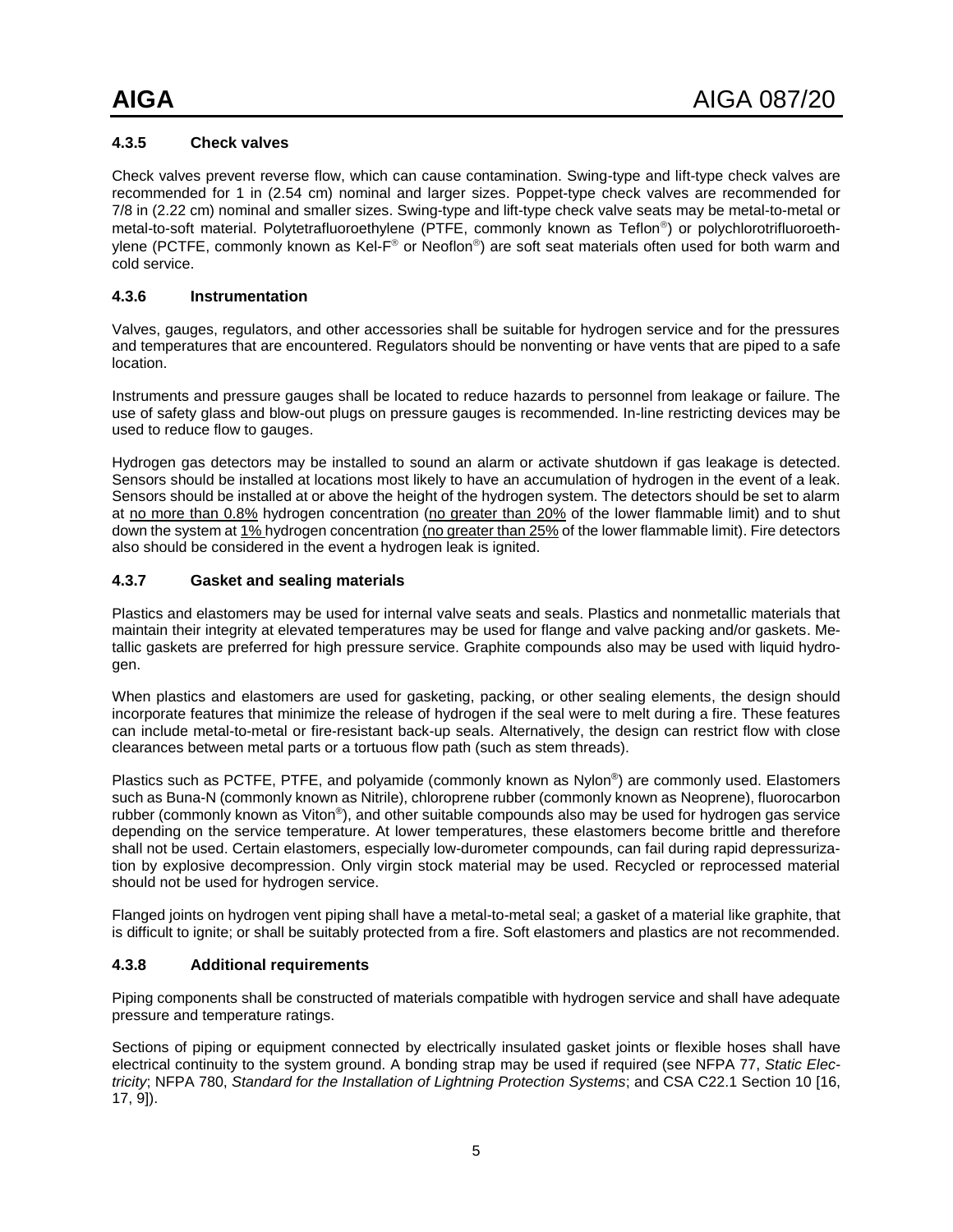#### <span id="page-8-0"></span>**4.4 Electrical equipment**

Electrical equipment shall be installed in accordance with NFPA 70 [8]. See NFPA 55, NFPA 2, NFPA 496, *Standard for Purged and Pressurized Enclosures for Electrical Equipment*, and CGA H-5, S*tandard for Bulk Hydrogen Supply Systems* for more information on electrical classification areas [4, 3, 18, 19].

Electrical equipment shall be bonded and grounded in accordance with NFPA 70 Article 250 and NFPA 77 [8, 16]. Lightning protection in accordance with NFPA 780 should be considered [17]. In Canada, CSA C22.1 applies [9].

#### <span id="page-8-1"></span>**5 Cleaning**

#### <span id="page-8-2"></span>**5.1 General**

Piping systems should be cleaned before being placed in hydrogen service. The cleaning procedure selected shall be suitable for the type of contaminant and shall provide the level of cleanliness required by the application. The cleaning procedure should ensure the removal of particles and noncompatible materials to avoid a chemical reaction or mechanical interference in the piping or in systems served by the piping. Effective cleaning can require removal of rust, weld spatter, scale, soil, oil, grease, or other contaminants. See ASTM A380, *Standard Practice for Cleaning, Descaling, and Passivation of Stainless Steel Parts, Equipment, and Systems* [20]. For additional information, see CGA PS-31, *Cleanliness for Proton Exchange Membranes Hydrogen Piping/Components* [21].

Internal parts of components and assemblies should be cleaned before assembly. Subassemblies should be cleaned after completion of all welding, machining, hydrostatic testing, and other mechanical work. Precautions should be taken to avoid contamination after cleaning.

#### <span id="page-8-3"></span>**5.2 Cleaning procedures**

Cleaning can be accomplished by one or more of several procedures. General information on cleaning procedures is provided in the remainder of this section. More detailed cleaning information can be found in AIGA 012, *Cleaning of Equipment for Oxygen Service* [22].

#### **5.2.1 Mechanical cleaning**

Mechanical cleaning can be accomplished by wire brushing, grinding, blast cleaning, or tumbling. These methods remove contaminants such as scale, slag, and weld splatter, which are not removed by steam, water, or chemicals.

After mechanical cleaning, loose particles should be removed by vacuum cleaning, blowing out with oil-free air or oil-free nitrogen, or flushing with a suitable solvent.

After cleaning and removing particles, the piping should be purged with dry, oil-free air or dry, oil-free nitrogen to remove moisture and solvent vapors.

#### **5.2.2 Chemical cleaning**

Chemical cleaning procedures use solvents, acids, caustic cleaners, or detergents to remove oxides, dirt, oil, grease, and other organic materials. Selection and use of a cleaning agent is based on the type of contaminant, compatibility with materials, and compliance with the governing agency requirements for environmental impact and toxicity. The use of water soluble cleaners requires rinsing, draining, and drying. The use of solvents shall be followed by the removal of residual liquid and purging of solvent vapor from the piping system.

Solvents are commonly used for chemical cleaning. The solvent cleaning method is accomplished either by flushing (full immersion in a bath) or by swabbing with a clean, white, lint-free cloth until no noticeable soiling of the cloth occurs.

#### <span id="page-8-4"></span>**5.3 Inspection tests for cleanliness requirements**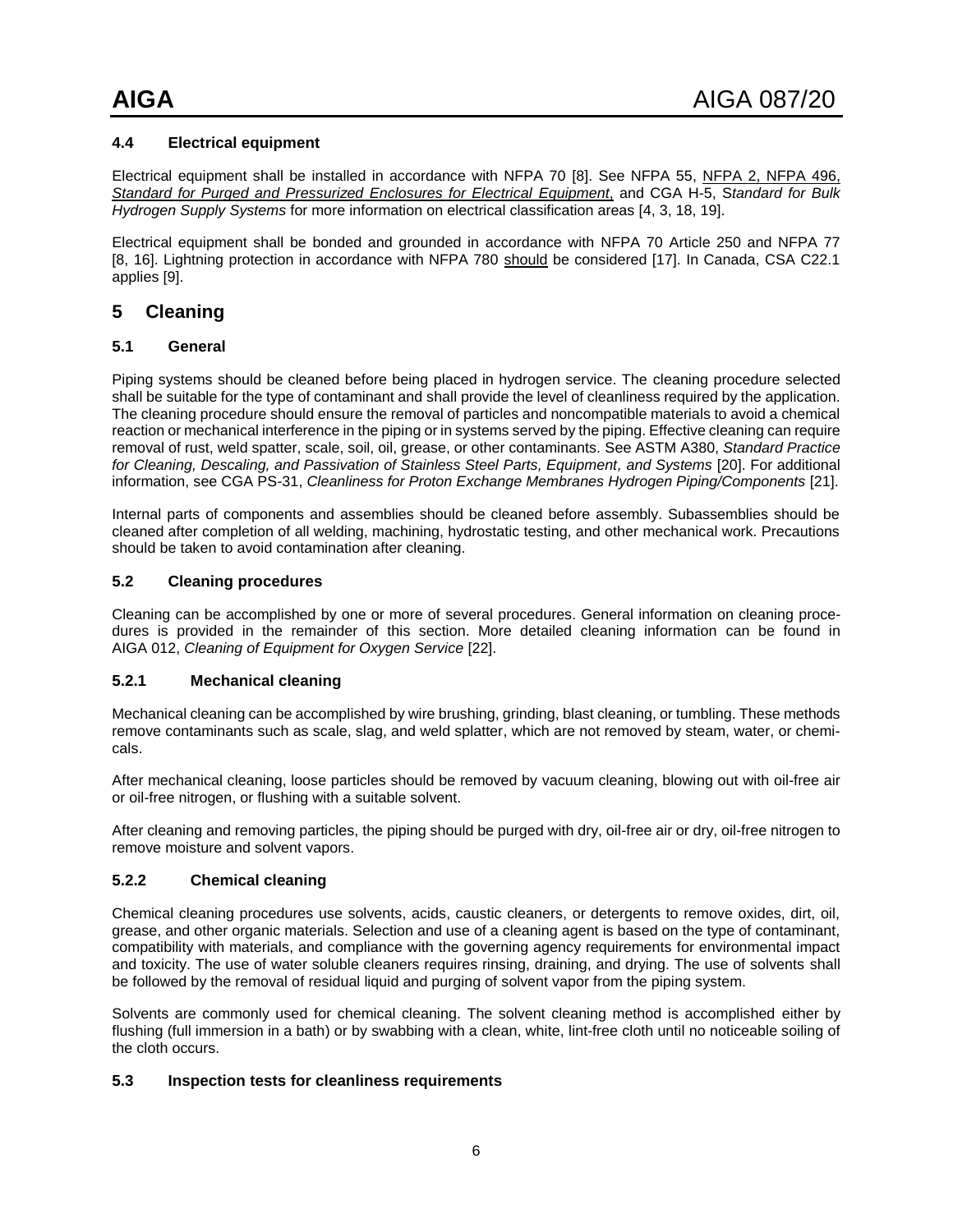After cleaning, the piping and components should be subjected to a visual inspection of accessible surfaces and a wipe test of inaccessible surfaces. Surfaces should be free of excessive contamination, which can cause a chemical reaction, interfere with operation of moving parts, damage critical surfaces, or reduce product purity to below acceptable limits.

#### **5.3.1 Direct visual inspection**

A visual internal inspection should be performed under white light or strong daylight conditions to detect the presence of contaminants on surfaces. A surface should be recleaned if the following contaminants are detected:

- moisture;
- loose corrosion, scale, or weld spatter;
- dirt, filings, chips, or particles; or
- organic matter such as grease, oil, paint, marker, crayon, and ink.

The following contaminants are not considered objectionable and may remain in the piping if allowed by the system design specifications:

- tightly adherent scale or weld spatter;
- moderate rust film;
- stains or discoloration; and
- certain adherent films used for rust prevention, as approved by the owner.

A visual external inspection should be performed on uninsulated liquid hydrogen and cold gaseous hydrogen piping because of the potential for condensing liquid air on these surfaces. A surface should be cleaned of organic contaminants such as grease, oil, paint, marker, crayon, and ink.

#### **5.3.2 Wipe test**

Wipe tests are an aid to visual inspections and are used to detect contaminants on surfaces that are not accessible for visual inspection. The test surface should be rubbed lightly with clean, white paper or a lint-free cloth, which is then examined under white light. There should be no contaminants and there should be no appreciable discoloration of the wiping media (see 5.3.1).

#### <span id="page-9-0"></span>**6 Installation**

#### <span id="page-9-1"></span>**6.1 General**

All piping systems should be installed in accordance with ASME B31.12 and local, state, and national codes [7]. When installing pipe anchors and supports, consideration shall be given to thermal expansion and contraction of the piping. Piping should be routed as far away as practical from other lines and process equipment containing fluids that are hazardous in a hydrogen environment.

Typical gaseous hydrogen piping systems are shown in Figure 2. In Canada, piping systems and fittings for stationary storage systems shall be approved by the appropriate provincial or territorial pressure vessels authority and carry a Canadian registration number.

#### **6.1.1 Joints**

Joints may be threaded, flanged, brazed, welded, or made with a suitable mechanical fitting. For leak tightness and fire safety, welding is preferred in joints in piping and tubing, where practical. Cold-worked tubing with mechanical joints (e.g., cone-and-thread) should not be welded, as the material strength reduction is significant (i.e., 50%). Cold-worked tubing is typically used where pressures of great than 10 000 psi (69 000 kPa) are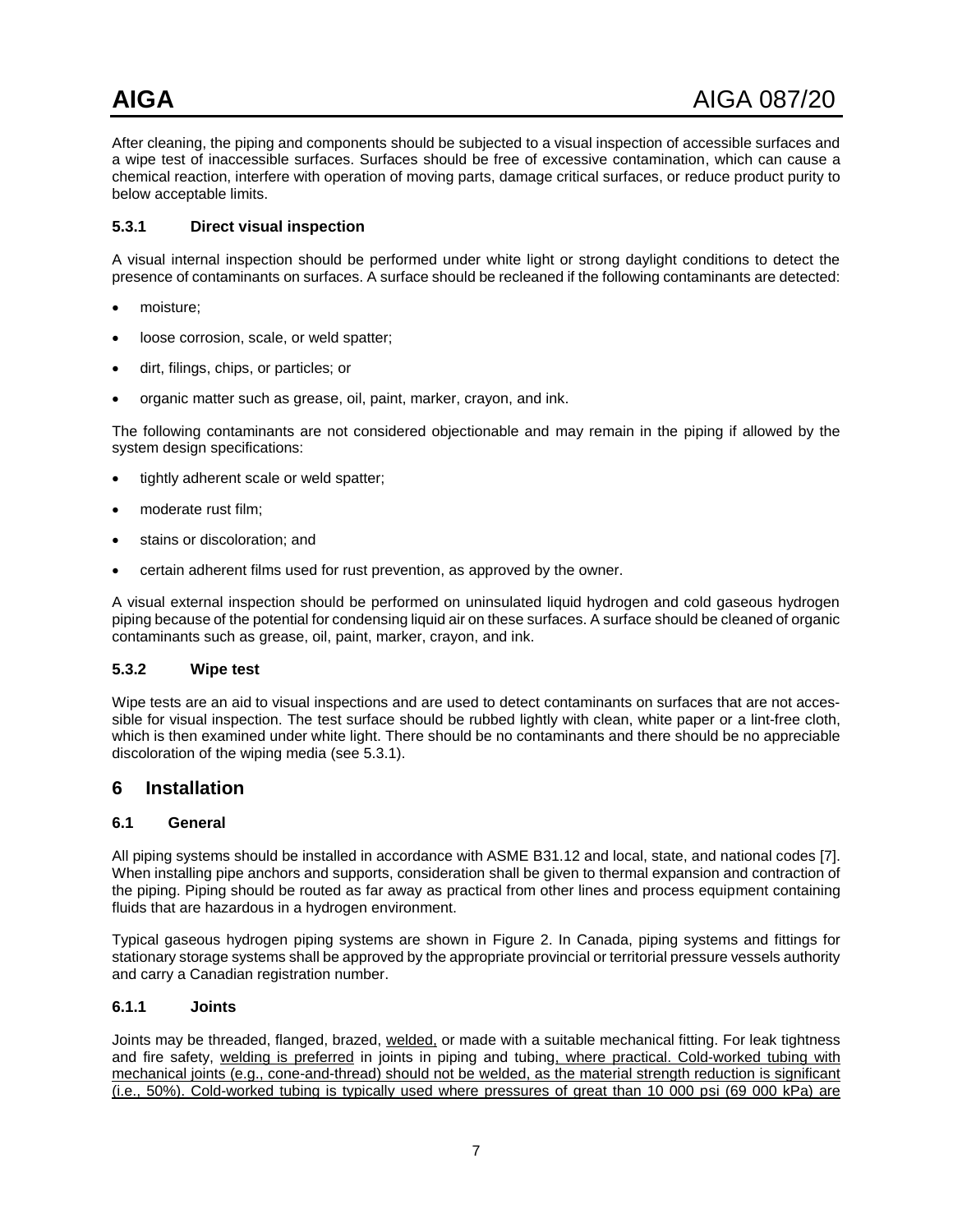required. Soft solder joints are not permitted. All leaks that can be detected by an approved leak detection method shall be repaired.

To reduce the potential for leakage, threaded joints may be seal-welded or backbrazed.

For fire safety, flanged joints on hydrogen piping shall be suitably protected. They shall have a metal-to-metal seal or a gasket made from a material that is difficult to ignite such as graphite.



| Key              |                                  |                  |                                                     |  |  |
|------------------|----------------------------------|------------------|-----------------------------------------------------|--|--|
| HV <sub>1</sub>  | Source valve                     | HV <sub>5</sub>  | Isolation valve-downstream EFV1                     |  |  |
| HV2              | PSV1 bleed valve                 | P <sub>11</sub>  | PCV1 inlet pressure gauge                           |  |  |
| PSV <sub>1</sub> | Final line pressure relief valve | PI2              | PCV1 outlet pressure gauge                          |  |  |
| UV <sub>1</sub>  | Automated shutoff valve          | PCV <sub>1</sub> | Regulator for end use                               |  |  |
| HV <sub>3</sub>  | Isolation valve-upstream EFV1    | HV <sub>6</sub>  | PSV2 bleed valve                                    |  |  |
| HV4              | EFV equalization valve           | PS <sub>V2</sub> | Pressure relief valve protecting customer equipment |  |  |
| EFV1             | Excess flow valve                |                  | Ground connection                                   |  |  |

#### **Figure 2—Typical gaseous hydrogen piping systems**

#### <span id="page-10-1"></span>**6.1.2 Welded connections in high pressure service**

Welded connections are the recommended method for joining pipe/tube, valves, and equipment except when welding would negatively affect the parent material (such as high pressure cold-worked tubing) or when the frequency of internal inspection, maintenance of valves and equipment, or initial blow out of the piping system warrants the use of other mechanical connections.

Welding is critical in hydrogen service because of the effect of hydrogen on the weld and weld HAZ. The welding process should produce defect-free welds and weld HAZ that match the mechanical and toughness properties of pipe material being joined. Proper welding procedures should be developed to achieve the desired weld properties for hydrogen service.

Piping weld joints shall be installed and inspected in accordance with ASME B31.12 [7].

#### **6.1.3 Brazed connections**

Brazed connections shall use a brazing alloy with a melting point greater than 1000 °F (538 °C) and shall be safeguarded for fire protection in accordance with ASME B31.12 G [7].

#### **6.1.4 Fittings**

Mechanical fittings such as cone-and-thread; O-ring seal; face seal; compression fittings; threaded, flanged connections; proprietary; and special joints may be used within the guidelines and limitation of ASME B31.12 [7]. In selecting and applying a fitting, the designer shall consider the possible adverse effects on the joint due to operating conditions such as high pressure, cyclic loading, vibration, shock, and thermal expansion and contraction. Usage of a particular fitting shall be in conformance with the fittings manufacturer's recommendations.

#### <span id="page-10-0"></span>**6.2 Aboveground installation**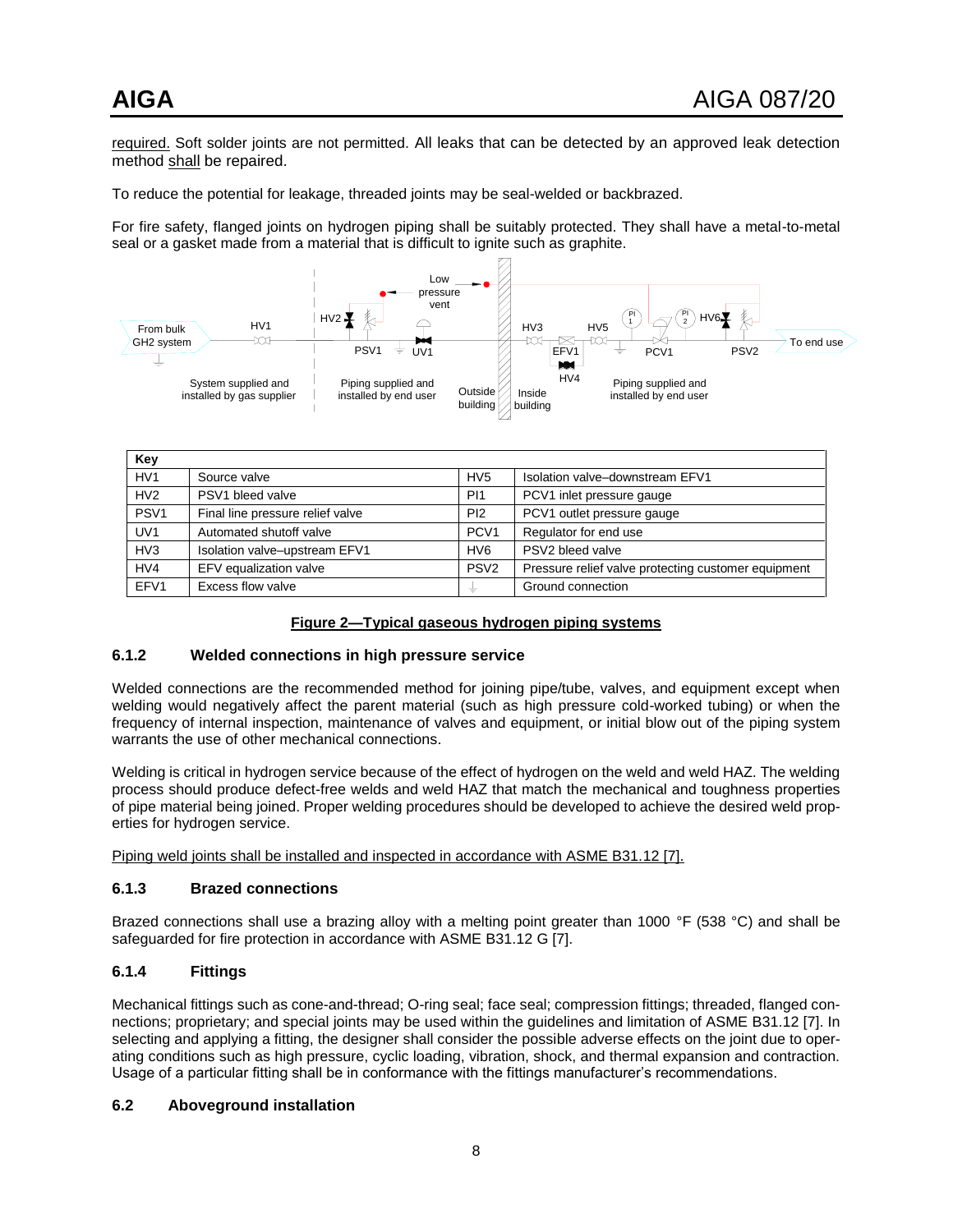#### **6.2.1 Mechanical joints**

In a multi-line pipe rack, mechanical joints in the hydrogen lines should not be located close to the mechanical joints in other fluid lines. Hazardous mixtures can result if simultaneous leaking or failure occurs. Piping should not be exposed to external forces that can cause bowing or bending, which can lead to dangerous conditions or failure. The cleanliness of the piping system and its components shall be maintained throughout the installation.

For requirements of electrical continuity of joints, see 6.4.

#### **6.2.2 Safety features**

Means shall be provided to reduce exposure of personnel to uninsulated liquid hydrogen piping and to prevent any condensed liquefied air from contacting piping, structural members, and surfaces not suitable for cryogenic temperatures. To prevent the condensation of air and subsequent oxygen enrichment within the insulation, the insulation shall be either vacuum jacketing or noncombustible material with a vapor-tight outer covering. The outside shield also shall prevent attrition of the insulation due to normal operating conditions.

Uninsulated piping and equipment that can be at the temperature of liquid hydrogen shall not be installed above asphalt surfaces or other combustible materials that are not compatible with the oxygen-enriched liquid resulting from cooling and condensing air. Drip pans may be installed under uninsulated piping and equipment to collect and vaporize this condensed liquid.

Where hydrogen piping is run in the same duct or open trench used for electrical cables, all joints in the pipe in the ducted or trenched section shall be welded. A minimum separation of 2 in (5.1 cm) from electrical cables and any other pipelines shall be maintained. The hydrogen pipeline should be installed above the cables.

#### <span id="page-11-0"></span>**6.3 Underground installation**

#### **6.3.1 Welded construction requirements**

Underground hydrogen piping shall be protected against corrosion. Underground liquid hydrogen piping shall be protected through a corrosion-resistant outer pipe, preferably a vacuum insulation jacket.

Because of the leak potential, all underground hydrogen piping shall be welded construction with no valves, mechanical joints, or connections installed underground. Underground piping shall be buried to a depth in accordance with state and local codes for protection from frost, surface loads, and shifting due to unstable soil. A protective casing shall be provided for pipe routed under railroad tracks and may be required by local codes under roadways or wherever the piping can be subject to physical damage. The casing shall be open at both ends or adequately vented.

#### **6.3.2 Soil tests**

Soil shall be tested for corrosiveness to determine the necessity for cathodic protection and/or a corrosion protective coating. Underground piping having cathodic protection should be connected to aboveground piping through an electrically insulated joint to isolate the cathodic protection system. For detailed information on corrosion protection see the National Association of Corrosion Engineers (NACE) SP0169, *Control of External Corrosion on Underground or Submerged Metallic Piping Systems* [25].

#### <span id="page-11-1"></span>**6.4 Electrical grounding and bonding**

The equipment and piping shall be bonded and grounded to drain static electricity and to carry electrical fault currents to earth ground. This prevents the release of electric sparks, which can ignite hydrogen leaks.

All metallic parts of the installation including the piping, supports, and metallic items within a classified hazardous area shall be at ground potential.

All mechanical joints shall have electrical continuity through the joint or shall be connected with a bonding strap. See NFPA 77, NFPA 780, or CSA C22.1, as appropriate, for information on bonding for static electricity and lightning protection [16, 17, 9].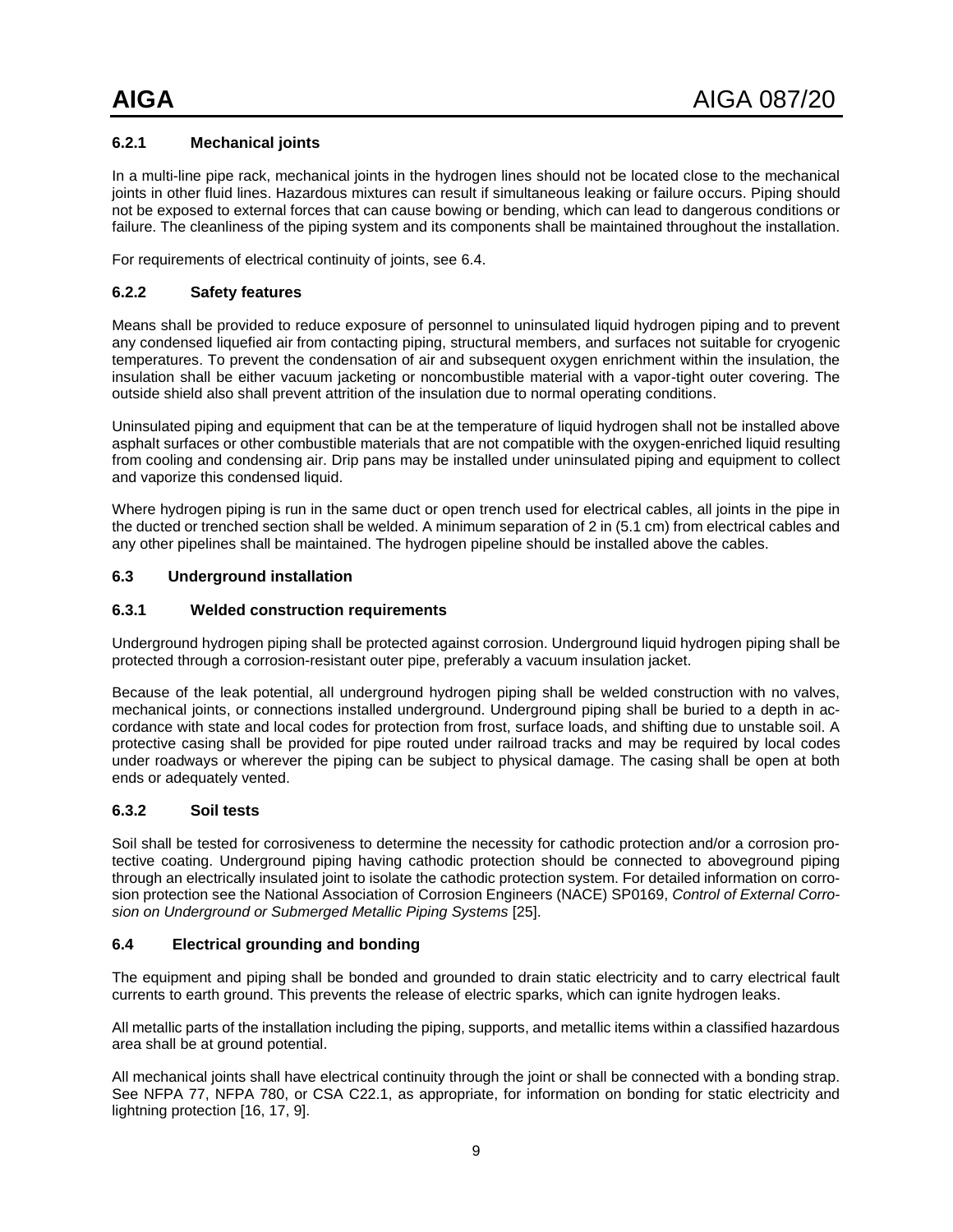Vessels and piping in hydrogen systems shall be grounded by conductors with low electrical resistance. These conductors should be attached to ground rods driven in the ground deep enough to penetrate to moist soil. Where soils are light and porous, a grid of wires may be used in conjunction with the ground rods in accordance with NFPA 70 [8]. Buried ground plates may be used in shallow soil conditions. See NFPA 70 or CSA C22.1 for specifications on grounding electrode systems [8, 9]. Floors, floor coverings, rubber mats, chairs, steps, etc. should be made from conductive material to electrically ground personnel. Because most synthetic materials readily generate static charges, work clothes made of cotton or fire-resistant fabric should be worn.

#### <span id="page-12-0"></span>**7 System startup**

#### <span id="page-12-1"></span>**7.1 Inspection**

Piping components installed in the system should be reviewed with design specifications to ensure the components have proper characteristics such as size, material, pressure rating, orientation, correct sequence, and proper identification.

#### <span id="page-12-2"></span>**7.2 Testing**

Before initial operation and after maintenance, the piping system shall be tested to show structural integrity and leak tightness in accordance with the applicable sections of ASME B31.12 [7]. The piping may be hydrostatically or pneumatically tested. Pneumatic testing with a mixture of at least 10% helium in an inert gas or 5% to 10% hydrogen in an inert gas. Leak detection on hydrogen systems requires a small molecule gas to be effective. ASME B31.12 contains a guide for the preparation of the required test records [7].

#### <span id="page-12-3"></span>**7.3 Purging**

Systems shall be purged with an inert gas to eliminate oxygen/air before hydrogen is admitted. Residual oxygen shall be reduced to less than 1%. Purging can be accomplished by sweep purging, evacuation, or repeated pressurizing and venting cycles. Vent and purge connections shall be provided to facilitate purging of the system.

After purging, the inert gas shall be displaced with hydrogen to reduce the inert gas impurities to acceptable levels. A testing and purging procedure should be prepared for each installation to ensure that all parts are completely and safely purged and tested and that personnel are protected against asphyxiation hazards associated with inert gases.

#### <span id="page-12-4"></span>**7.4 Operation**

The system shall be charged with hydrogen and leak checked at operating pressure and temperature before being put into service. The system should be brought to service pressure and temperature gradually while the operating characteristics are monitored.

In the United States, the methods used to identify valves and piping by color coding, painting, or labeling shall be in accordance with 29 CFR or ASME A13.1, *Scheme for the Identification of Piping Systems* [14, 27]. In Canada, the requirements under the *Workplace Hazardous Materials Information System* (WHMIS) regulations of the applicable province or territory apply [28].

Only authorized and trained personnel shall be allowed to operate a hydrogen system. Legible instructions shall be maintained at operator locations, shall include emergency procedures, and shall identify components to be operated in an emergency.

#### <span id="page-12-5"></span>**8 Maintenance and repair**

#### <span id="page-12-6"></span>**8.1 Inspection**

The system and components should be regularly inspected. This should include inspection for physical damage, leak tightness, ground system integrity, vent system operation, equipment identification, warning signs, operator information and training records, scheduled maintenance and retest records, alarm operation, and all other safety related features.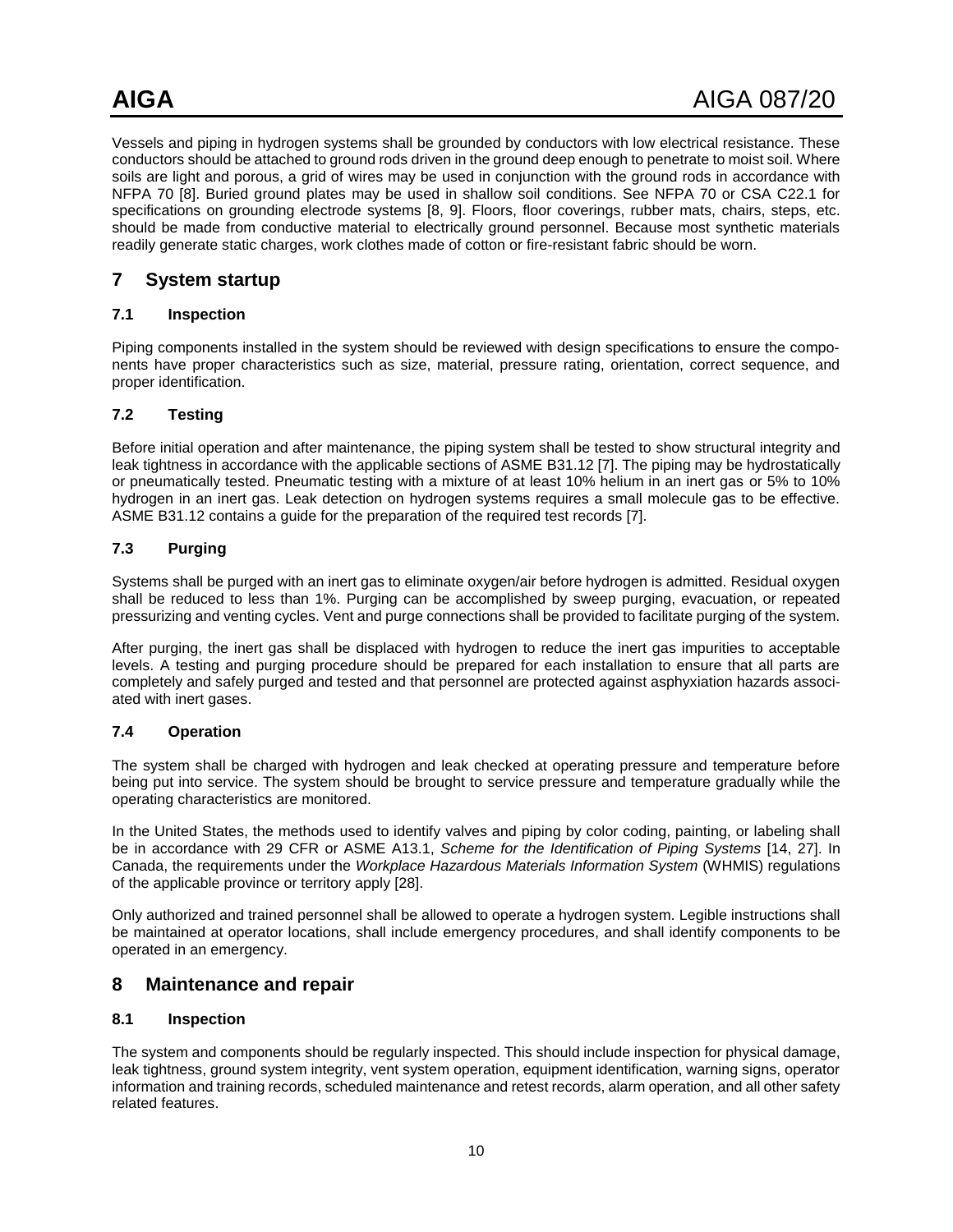#### <span id="page-13-0"></span>**8.2 Grounding system**

The grounding system should be visually inspected at least annually and the electrical resistance to ground measured every 1 to 3 years. The actual time interval should be consistent with other inspection and maintenance periods.

#### <span id="page-13-1"></span>**8.3 Maintenance**

Systems shall be purged with an inert gas to eliminate hydrogen before opening the system to atmosphere. Maintenance shall be performed by qualified, trained personnel. The maintenance program shall include information on safety precautions and instructions for servicing equipment. Piping modifications should be retested. Piping systems shall be purged to eliminate oxygen/air before hydrogen is readmitted.

#### <span id="page-13-2"></span>**8.4 Records**

A permanent record of inspections and repairs shall be maintained. Repairs, modifications, and additions shall be made in accordance with the latest edition of applicable codes and standards.

#### <span id="page-13-3"></span>**9 References**

Unless otherwise specified, the latest edition shall apply.

[1] CGA G-5, *Hydrogen*, Compressed Gas Association, Inc. [www.cganet.com](http://www.cganet.com/)

[2] CGA G-5.3, *Commodity Specification for Hydrogen*, Compressed Gas Association, Inc. [www.cganet.com](http://www.cganet.com/)

[3] NFPA 2, *Hydrogen Technologies Code*, National Fire Protection Association[. www.nfpa.org](http://www.nfpa.org/)

[4] NFPA 55, *Compressed Gases and Cryogenic Fluids Code*, National Fire Protection Association. [www.nfpa.org](http://www.nfpa.org/)

[5] *Handbook of Compressed Gases*, Compressed Gas Association, Inc. [www.cganet.com](http://www.cganet.com/)

[6] CGA P-11, *Guideline for Metric Practice in the Compressed Gas Industry,* Compressed Gas Association, Inc. [www.cganet.com](http://www.cganet.com/)

[7] ASME B31.12, *Hydrogen Piping and Pipelines,* American Society of Mechanical Engineers. [www.asme.org](http://www.asme.org/)

[8] NFPA 70, *National Electrical Code*<sup>®</sup>, National Fire Protection Association. [www.nfpa.org](http://www.nfpa.org/Catalog/)

[9] CSA C22.1, *Canadian Electrical Code, Part* I, Canadian Standards Association. [www.csa.ca](http://www.csa.ca/)

[10] AIGA 033, *Hydrogen Pipeline Systems*, Asia Industrial Gases Association, [www.asiaiga.org](http://www.asiaiga.org/)

[11] EIGA Doc 100, *Hydrogen Cylinders and Transport Vessels*, European Industrial Gases Association. [www.eiga.org](http://www.eiga.org/)

[12] API RP 941, *Steels for Hydrogen Service at Elevated Temperatures and Pressures in Petroleum Refineries and Petrochemical Plants*, American Petroleum Institute. [www.api.org](http://www.api.org/)

[13] CGA G-5.5, *Hydrogen Vent Systems,* Compressed Gas Association, Inc. [www.cganet.com](http://www.cganet.com/)

[14] *Code of Federal Regulations*, Title 29 (Labor), Superintendent of Documents, U.S. Government Printing Office. [www.gpo.gov](http://www.gpo.gov/)

[15] CSA B51, *Boiler, Pressure Vessel, and Pressure Piping Code,* Canadian Standards Association. [www.csa.ca](http://www.csa.ca/)

[16] NFPA 77, *Recommended Practice on Static Electricity,* National Fire Protection Association. [www.nfpa.org](http://www.nfpa.org/Catalog/)